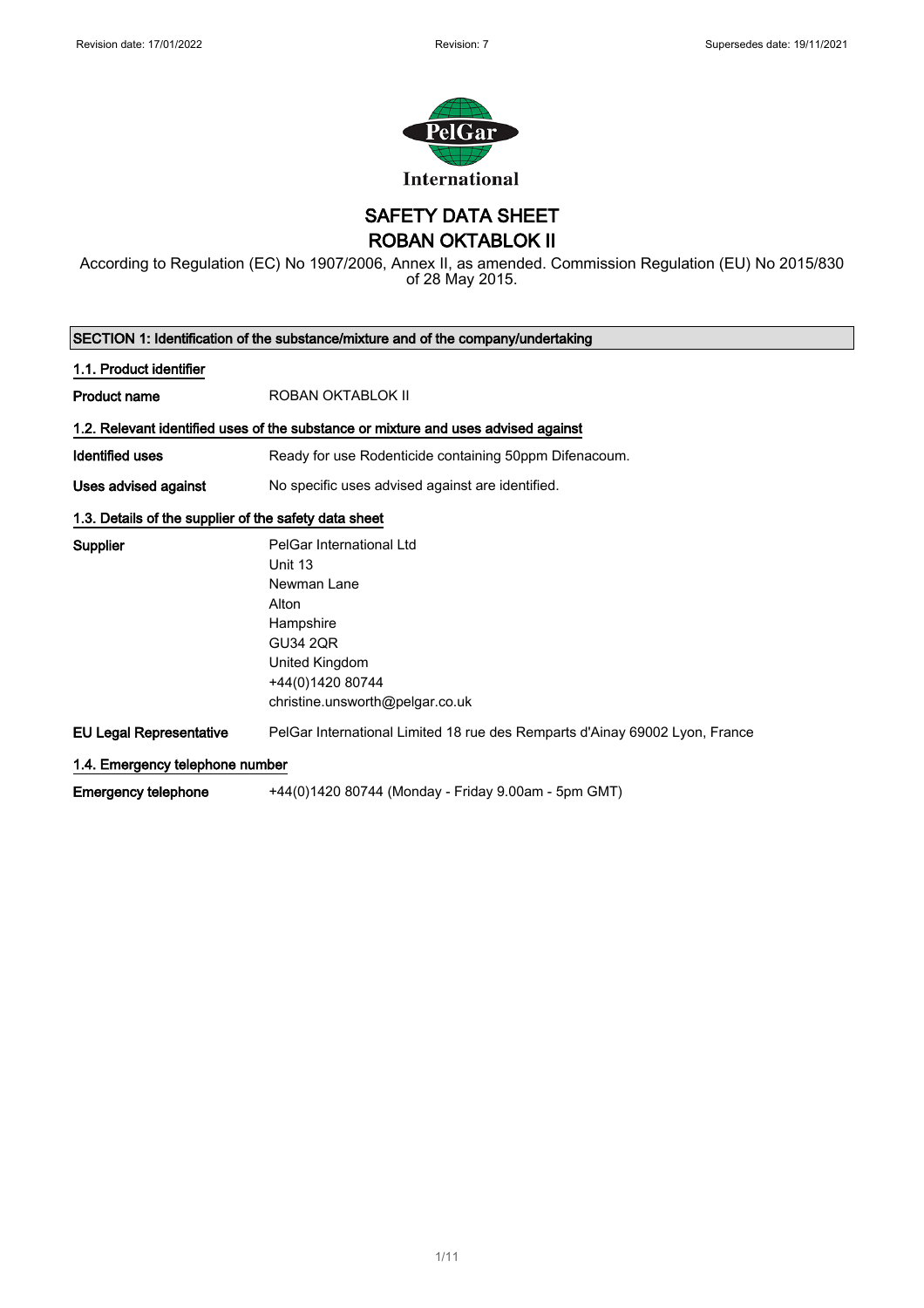| National emergency telephone Austria: +43 1 406 43 43 |                                                                         |
|-------------------------------------------------------|-------------------------------------------------------------------------|
| number                                                | Belgium: 070 245 245                                                    |
|                                                       | Bulgaria: +359 2 9154 233                                               |
|                                                       | Croatia: +3851 2348 342                                                 |
|                                                       | <b>Cyprus: 1401</b>                                                     |
|                                                       | Czech Republic: +420 224 919 293, +420 224 915 402                      |
|                                                       | Denmark: +45 8212 1212                                                  |
|                                                       | Estonia: 16662                                                          |
|                                                       | Finland: 0800 147 111                                                   |
|                                                       | France: +33 (0) 145 42 59 59                                            |
|                                                       | Germany: +44 (0)1420 80744 (9am-5pm Monday- Friday GMT)                 |
|                                                       | Greece: (0030) 2107793777                                               |
|                                                       | Hungary: +36-80-201-199                                                 |
|                                                       | Iceland: (+354) 543 1000 / 112                                          |
|                                                       | Ireland: Members of Public: +353 (01) 809 2166. (8am-10pm daily)        |
|                                                       | Ireland: Healthcare Professionals: +353 (01) 809 2566 (24 hour service) |
|                                                       | Italy: 0382-24444                                                       |
|                                                       | Latvia: +371 67042473                                                   |
|                                                       | Liechtenstein: +44 (0)1420 80744 (9am-5pm Monday- Friday GMT)           |
|                                                       | Lithuania: +370 (85) 2362052                                            |
|                                                       | Luxembourg: 8002 5500                                                   |
|                                                       | Malta: +44 (0)1420 80744 (9am-5pm Monday- Friday GMT)                   |
|                                                       | Netherlands: +31(0)30 274 8888 Healthcare Professionals only            |
|                                                       | Norway: 22 59 13 00                                                     |
|                                                       | Poland: +44 (0)1420 80744 (9am-5pm Monday- Friday GMT)                  |
|                                                       | Portugal: +351 800 250 250                                              |
|                                                       | Romania: +40213183606                                                   |
|                                                       | Slovakia: +421 2 5477 4166                                              |
|                                                       | Slovenia: 112                                                           |
|                                                       | Spain: +34 91 562 04 20                                                 |
|                                                       | Sweden: 112 – Begär Giftinformation                                     |

## SECTION 2: Hazards identification

| 2.1. Classification of the substance or mixture |                                                                                 |
|-------------------------------------------------|---------------------------------------------------------------------------------|
| Classification (EC 1272/2008)                   |                                                                                 |
| <b>Physical hazards</b>                         | Not Classified                                                                  |
| <b>Health hazards</b>                           | Skin Sens. 1 - H317 Repr. 1B - H360D STOT RE 2 - H373                           |
| <b>Environmental hazards</b>                    | Not Classified                                                                  |
| 2.2. Label elements                             |                                                                                 |
| <b>Hazard pictograms</b>                        |                                                                                 |
| Signal word                                     | Danger                                                                          |
| <b>Hazard statements</b>                        | H317 May cause an allergic skin reaction.<br>H360D May damage the unborn child. |

H373 May cause damage to organs (Blood) through prolonged or repeated exposure.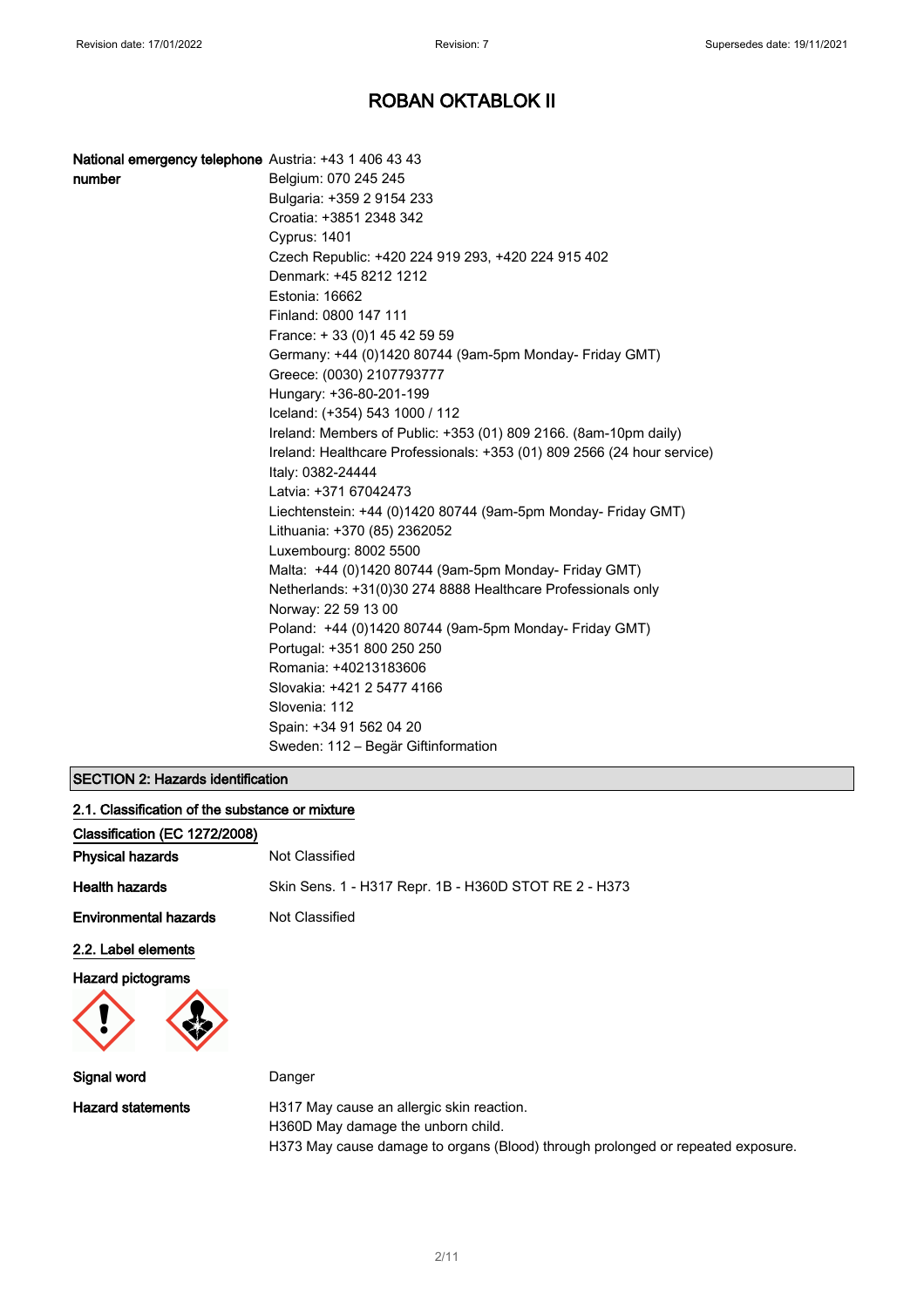| <b>Precautionary statements</b>   | P201 Obtain special instructions before use.<br>P202 Do not handle until all safety precautions have been read and understood.<br>P280 Wear protective gloves.<br>P308+P313 IF exposed or concerned: Get medical advice/ attention.<br>P314 Get medical advice/ attention if you feel unwell.<br>P301+P310 IF SWALLOWED: Immediately call a POISON CENTER/ doctor.<br>P405 Store locked up.<br>P404 Store in a closed container.<br>P501 Dispose of contents/ container in accordance with national regulations. |
|-----------------------------------|------------------------------------------------------------------------------------------------------------------------------------------------------------------------------------------------------------------------------------------------------------------------------------------------------------------------------------------------------------------------------------------------------------------------------------------------------------------------------------------------------------------|
| Supplemental label<br>information | EUH 208 Contains 1, 2- Benzisothiazolin-3-one. May produce an allergic reaction.<br>Keep / Store away from foodstuffs, beverages and animal feeding stuffs.<br>EUH 208 Contains 2-octyl-2H-isothiazol-3-one. May produce an allergic reaction.                                                                                                                                                                                                                                                                   |
| UFL                               | UFI: GX00-F08N-1003-P9Y5                                                                                                                                                                                                                                                                                                                                                                                                                                                                                         |
| Contains                          | 2-OCTYL-2H-ISOTHIAZOL-3-ONE                                                                                                                                                                                                                                                                                                                                                                                                                                                                                      |

### 2.3. Other hazards

# SECTION 3: Composition/information on ingredients

### 3.2. Mixtures

| <b>Ethyl vanillin</b>                                                                                                                     | 1%                             |
|-------------------------------------------------------------------------------------------------------------------------------------------|--------------------------------|
| CAS number: 121-32-4                                                                                                                      | EC number: 204-464-7           |
| Classification<br>Eye Irrit. 2 - H319                                                                                                     |                                |
| 2,2'-Imino Diethanol<br>CAS number: 111-42-2                                                                                              | < 0.1%<br>EC number: 203-868-0 |
| Classification<br><b>Acute Tox. 4 - H302</b><br>Skin Irrit. 2 - H315<br>Eye Dam. 1 - H318<br>STOT RE 2 - H373<br>Aquatic Chronic 3 - H412 |                                |
| 1,2-BENZISOTHIAZOLIN-3-ONE<br>CAS number: 2634-33-5                                                                                       | 1%<br>EC number: 220-120-9     |
| M factor (Acute) = $1$                                                                                                                    |                                |
| Classification<br>Acute Tox. 4 - H302<br>Skin Irrit. 2 - H315<br>Eye Dam. 1 - H318<br>Skin Sens. 1 - H317<br>Aquatic Acute 1 - H400       |                                |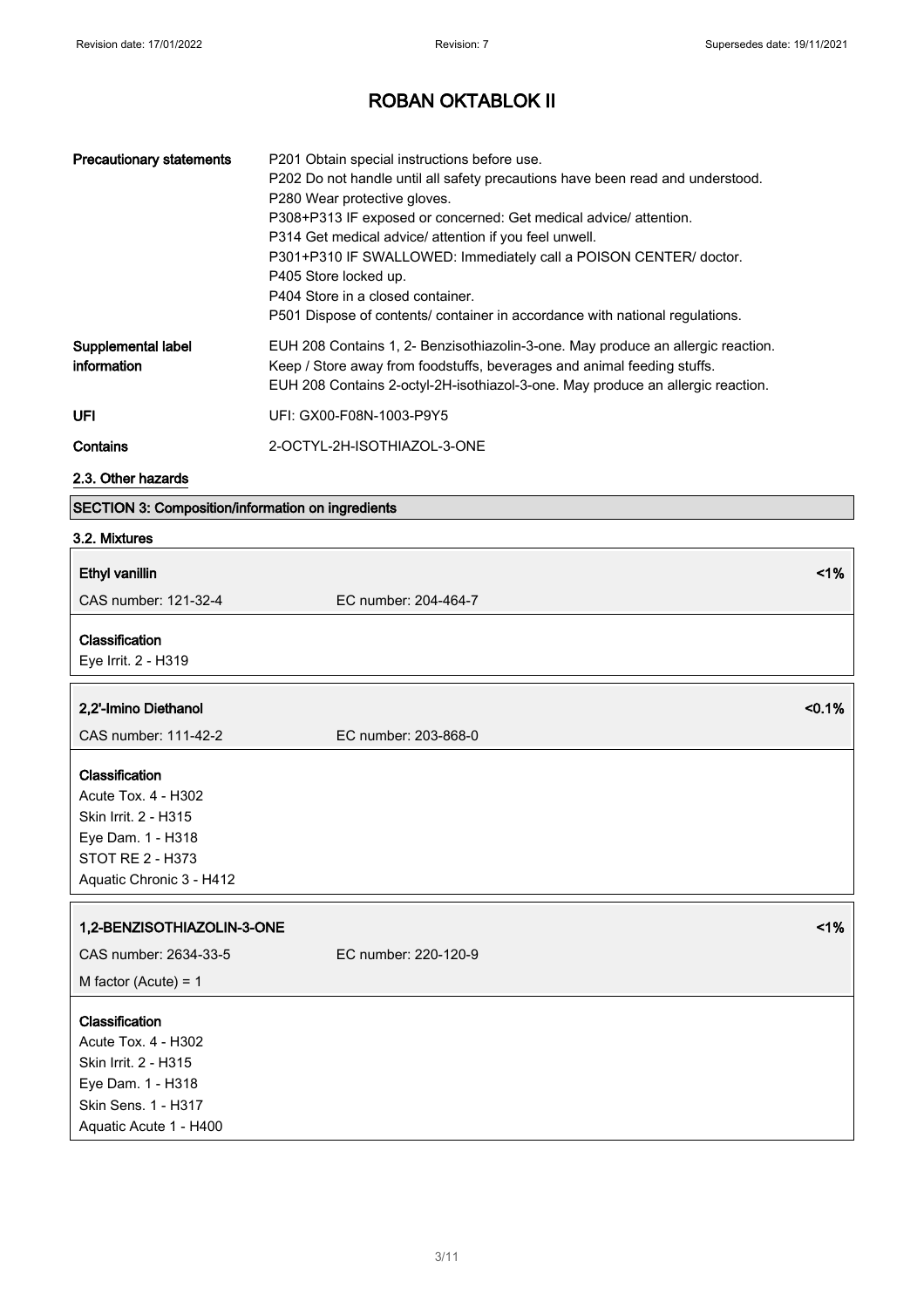| <b>DIFENACOUM (EU)</b>                                                                                                                                                                                                | 0.005%                                                                                                                                                                               |           |
|-----------------------------------------------------------------------------------------------------------------------------------------------------------------------------------------------------------------------|--------------------------------------------------------------------------------------------------------------------------------------------------------------------------------------|-----------|
| CAS number: 56073-07-5                                                                                                                                                                                                | EC number: 259-978-4                                                                                                                                                                 |           |
| M factor (Acute) = $10$                                                                                                                                                                                               | M factor (Chronic) = 10                                                                                                                                                              |           |
| Classification<br>Acute Tox. 1 - H300<br><b>Acute Tox. 1 - H310</b><br>Acute Tox. 1 - H330<br>Repr. 1B - H360D<br><b>STOT RE 1 - H372</b><br>Aquatic Acute 1 - H400<br>Aquatic Chronic 1 - H410                       |                                                                                                                                                                                      |           |
| 2-OCTYL-2H-ISOTHIAZOL-3-ONE                                                                                                                                                                                           |                                                                                                                                                                                      | 1%        |
| CAS number: 26530-20-1                                                                                                                                                                                                | EC number: 247-761-7                                                                                                                                                                 |           |
| M factor (Acute) = $100$                                                                                                                                                                                              | M factor (Chronic) = 100                                                                                                                                                             |           |
| Classification<br>Acute Tox. 3 - H301<br><b>Acute Tox. 3 - H311</b><br>Acute Tox. 2 - H330<br>Skin Corr. 1B - H314<br>Eye Dam. 1 - H318<br>Skin Sens. 1A - H317<br>Aquatic Acute 1 - H400<br>Aquatic Chronic 1 - H410 |                                                                                                                                                                                      |           |
| <b>Denatonium Benzoate</b>                                                                                                                                                                                            |                                                                                                                                                                                      | $< 0.1\%$ |
| CAS number: 3734-33-6                                                                                                                                                                                                 | EC number: 223-095-2                                                                                                                                                                 |           |
| Classification<br>Acute Tox. 4 - H302<br>Aquatic Chronic 3 - H412                                                                                                                                                     |                                                                                                                                                                                      |           |
| The full text for all hazard statements is displayed in Section 16.                                                                                                                                                   |                                                                                                                                                                                      |           |
| <b>SECTION 4: First aid measures</b>                                                                                                                                                                                  |                                                                                                                                                                                      |           |
| 4.1. Description of first aid measures<br><b>General information</b>                                                                                                                                                  | In case of accident or if you feel unwell, seek medical advice immediately (show the label<br>where possible). Advice for Medical Doctors: Difenacoum is an indirect anti-coagulant. |           |

|                     | Phytomenadione, Vitamin K, is antidotal. Determin prothrombin time not less than 18 hours<br>after consumption. If elevated, administer Vitamin K1 until prothrombin time normalises.<br>Continue determination of prothrombin time for two weeks after withdrawal of antidote and<br>resume treatment if elevation occurs in that time. |
|---------------------|------------------------------------------------------------------------------------------------------------------------------------------------------------------------------------------------------------------------------------------------------------------------------------------------------------------------------------------|
| <b>Inhalation</b>   | Due to the physical nature of this product, exposure by this route is unlikely. Seek medical<br>attention if symptoms persist.                                                                                                                                                                                                           |
| Ingestion           | Rinse mouth. Do not induce vomiting. Get medical attention immediately.                                                                                                                                                                                                                                                                  |
| <b>Skin contact</b> | May cause irritation to susceptible persons. If skin irritation occurs wash with soap and water.<br>Remove contaminated clothing. Get medical attention if symptoms are severe or persist.                                                                                                                                               |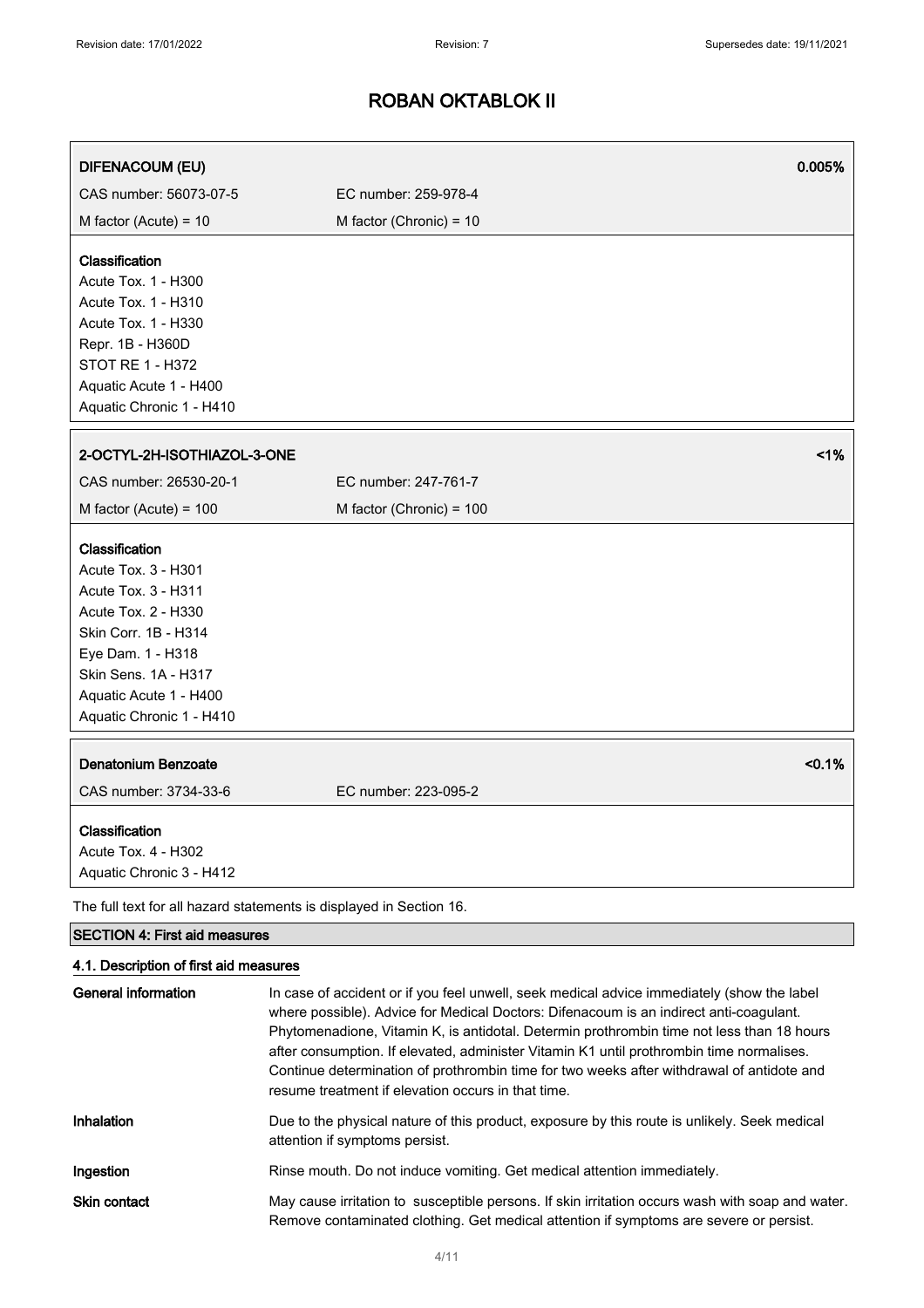| Eye contact                                                | May cause eye irritation to susceptible persons. Rinse immediately with plenty of water and<br>seek medical advice.                                                                                                                                                                                                                                                               |  |
|------------------------------------------------------------|-----------------------------------------------------------------------------------------------------------------------------------------------------------------------------------------------------------------------------------------------------------------------------------------------------------------------------------------------------------------------------------|--|
|                                                            | 4.2. Most important symptoms and effects, both acute and delayed                                                                                                                                                                                                                                                                                                                  |  |
| <b>General information</b>                                 | The severity of the symptoms described will vary dependent on the concentration and the<br>length of exposure.                                                                                                                                                                                                                                                                    |  |
| Ingestion                                                  | Harmful if swallowed.                                                                                                                                                                                                                                                                                                                                                             |  |
| <b>Skin contact</b>                                        | May cause sensitisation or allergic reactions in sensitive individuals.                                                                                                                                                                                                                                                                                                           |  |
|                                                            | 4.3. Indication of any immediate medical attention and special treatment needed                                                                                                                                                                                                                                                                                                   |  |
| Notes for the doctor                                       | Treat symptomatically.                                                                                                                                                                                                                                                                                                                                                            |  |
| <b>SECTION 5: Firefighting measures</b>                    |                                                                                                                                                                                                                                                                                                                                                                                   |  |
| 5.1. Extinguishing media                                   |                                                                                                                                                                                                                                                                                                                                                                                   |  |
| Suitable extinguishing media                               | Extinguish with alcohol-resistant foam, carbon dioxide, dry powder or water fog. Use fire-<br>extinguishing media suitable for the surrounding fire.                                                                                                                                                                                                                              |  |
| Unsuitable extinguishing<br>media                          | Do not use water jet as an extinguisher, as this will spread the fire.                                                                                                                                                                                                                                                                                                            |  |
| 5.2. Special hazards arising from the substance or mixture |                                                                                                                                                                                                                                                                                                                                                                                   |  |
| Specific hazards                                           | None known.                                                                                                                                                                                                                                                                                                                                                                       |  |
| <b>Hazardous combustion</b><br>products                    | Thermal decomposition or combustion products may include the following substances:<br>Harmful gases or vapours.                                                                                                                                                                                                                                                                   |  |
| 5.3. Advice for firefighters                               |                                                                                                                                                                                                                                                                                                                                                                                   |  |
| Protective actions during<br>firefighting                  | Avoid breathing fire gases or vapours. Evacuate area. Cool containers exposed to heat with<br>water spray and remove them from the fire area if it can be done without risk. Cool containers<br>exposed to flames with water until well after the fire is out.                                                                                                                    |  |
| Special protective equipment<br>for firefighters           | Wear positive-pressure self-contained breathing apparatus (SCBA) and appropriate protective<br>clothing. Firefighter's clothing conforming to European standard EN469 (including helmets,<br>protective boots and gloves) will provide a basic level of protection for chemical incidents.                                                                                        |  |
| <b>SECTION 6: Accidental release measures</b>              |                                                                                                                                                                                                                                                                                                                                                                                   |  |
|                                                            | 6.1. Personal precautions, protective equipment and emergency procedures                                                                                                                                                                                                                                                                                                          |  |
| <b>Personal precautions</b>                                | No specific recommendations. For personal protection, see Section 8.                                                                                                                                                                                                                                                                                                              |  |
| 6.2. Environmental precautions                             |                                                                                                                                                                                                                                                                                                                                                                                   |  |
| <b>Environmental precautions</b>                           | Avoid discharge to the aquatic environment.                                                                                                                                                                                                                                                                                                                                       |  |
| 6.3. Methods and material for containment and cleaning up  |                                                                                                                                                                                                                                                                                                                                                                                   |  |
| Methods for cleaning up                                    | Reuse or recycle products wherever possible. Collect spillage with a shovel and broom, or<br>similar and reuse, if possible. Collect and place in suitable waste disposal containers and seal<br>securely. Flush contaminated area with plenty of water. Wash thoroughly after dealing with a<br>spillage. Dispose of contents/container in accordance with national regulations. |  |
| 6.4. Reference to other sections                           |                                                                                                                                                                                                                                                                                                                                                                                   |  |
| Reference to other sections                                | For personal protection, see Section 8. For waste disposal, see Section 13.                                                                                                                                                                                                                                                                                                       |  |
| <b>SECTION 7: Handling and storage</b>                     |                                                                                                                                                                                                                                                                                                                                                                                   |  |

## 7.1. Precautions for safe handling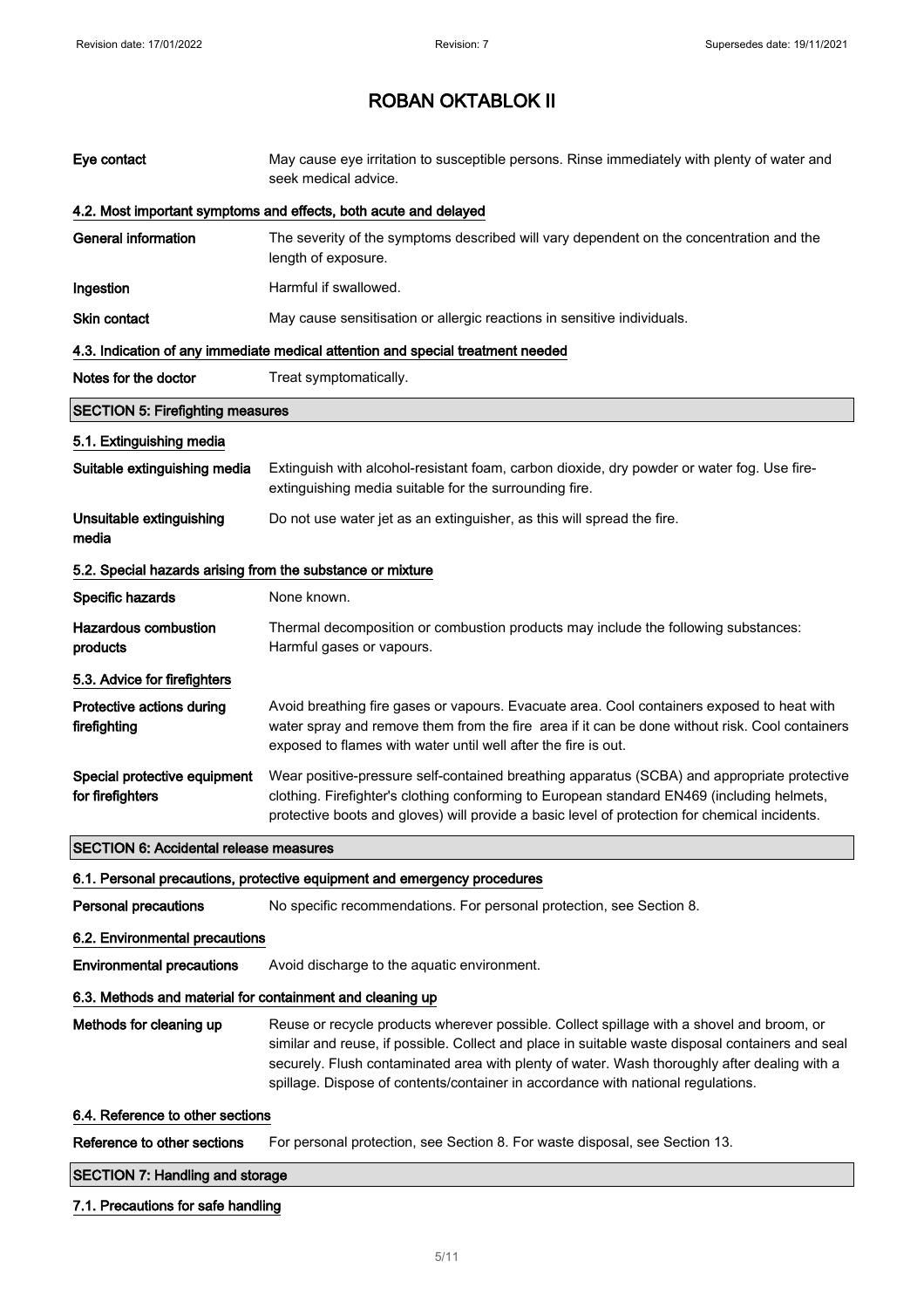| Usage precautions | Avoid contact with skin and eyes. Keep away from heat, hot surfaces, sparks, open flames<br>and other ignition sources. No smoking. Good personal hygiene is necessary. Wash hands<br>and contaminated areas with water and soap before leaving the work site. Read label before<br>use. |
|-------------------|------------------------------------------------------------------------------------------------------------------------------------------------------------------------------------------------------------------------------------------------------------------------------------------|
|                   |                                                                                                                                                                                                                                                                                          |

### 7.2. Conditions for safe storage, including any incompatibilities

| Storage precautions                                     | Store in a cool, dry location. Store only in the original receptacle. Keep containers tightly<br>closed in a well-ventilated place. Take suitable precautions when opening sealed containers,<br>as pressure can build up during storage.<br>Keep away from sources of heat. Keep out of the reach of children. Store away from<br>foodstuffs. Keep away from oxidizing agents. |
|---------------------------------------------------------|---------------------------------------------------------------------------------------------------------------------------------------------------------------------------------------------------------------------------------------------------------------------------------------------------------------------------------------------------------------------------------|
| Storage class                                           | Miscellaneous hazardous material storage.                                                                                                                                                                                                                                                                                                                                       |
| 7.3. Specific end use(s)                                |                                                                                                                                                                                                                                                                                                                                                                                 |
| Usage description                                       | Ready to use rodenticide containing 50 ppm Difenacoum.                                                                                                                                                                                                                                                                                                                          |
| <b>SECTION 8: Exposure controls/Personal protection</b> |                                                                                                                                                                                                                                                                                                                                                                                 |

### 8.1. Control parameters

### Occupational exposure limits

Propane-1,2-diol (Propane-1,2-diol Particulates) WEL 8-Hr limit mg/M3: 10 Propane-1,2-diol (Propane-1,2-diol total vapour and particulates) WEL 8-Hr limit ppm: 150 WEL 8Hr limit mg/M3: 474 Sugar (Sucrose) WEL 8-Hr limit mg/M3: 10 WEL 15 min limit mg/M3: 20 Paraffin Wax WEL 8-Hr limit mg/M3: 2 WEL 15 min limit mg/M3: 6

Paraffin Wax (Paraffin wax fume) WEL 8-Hr limit mg/M3: 2 WEL 15 min limit mg/M3: 6

#### 8.2. Exposure controls

Protective equipment

| Appropriate engineering<br>controls | No specific ventilation requirements.                                                                                                                                                             |
|-------------------------------------|---------------------------------------------------------------------------------------------------------------------------------------------------------------------------------------------------|
| Personal protection                 | Body protection must be chosen depending on activity and possible exposure, for example<br>apron, protecting boots, chemical-protection suit.                                                     |
| Eye/face protection                 | No specific eye protection required during normal use.                                                                                                                                            |
| Hand protection                     | Suitable chemical resistant gloves are recommended for professional users.                                                                                                                        |
| Other skin and body<br>protection   | Handle in accordance with good hygiene and safety practice. Wearing of closed work clothing<br>is recommended. Avoid contact with the skin, eyes and clothing. Store work clothing<br>separately. |
| Hygiene measures                    | Wash hands thoroughly after handling. Wash at the end of each work shift and before eating,<br>smoking and using the toilet. Do not eat, drink or smoke when using this product.                  |
| <b>Respiratory protection</b>       | No specific recommendations. Provide adequate ventilation.                                                                                                                                        |
| Environmental exposure<br>controls  | Not regarded as dangerous for the environment.                                                                                                                                                    |

### SECTION 9: Physical and chemical properties

### 9.1. Information on basic physical and chemical properties

Appearance Wax Block.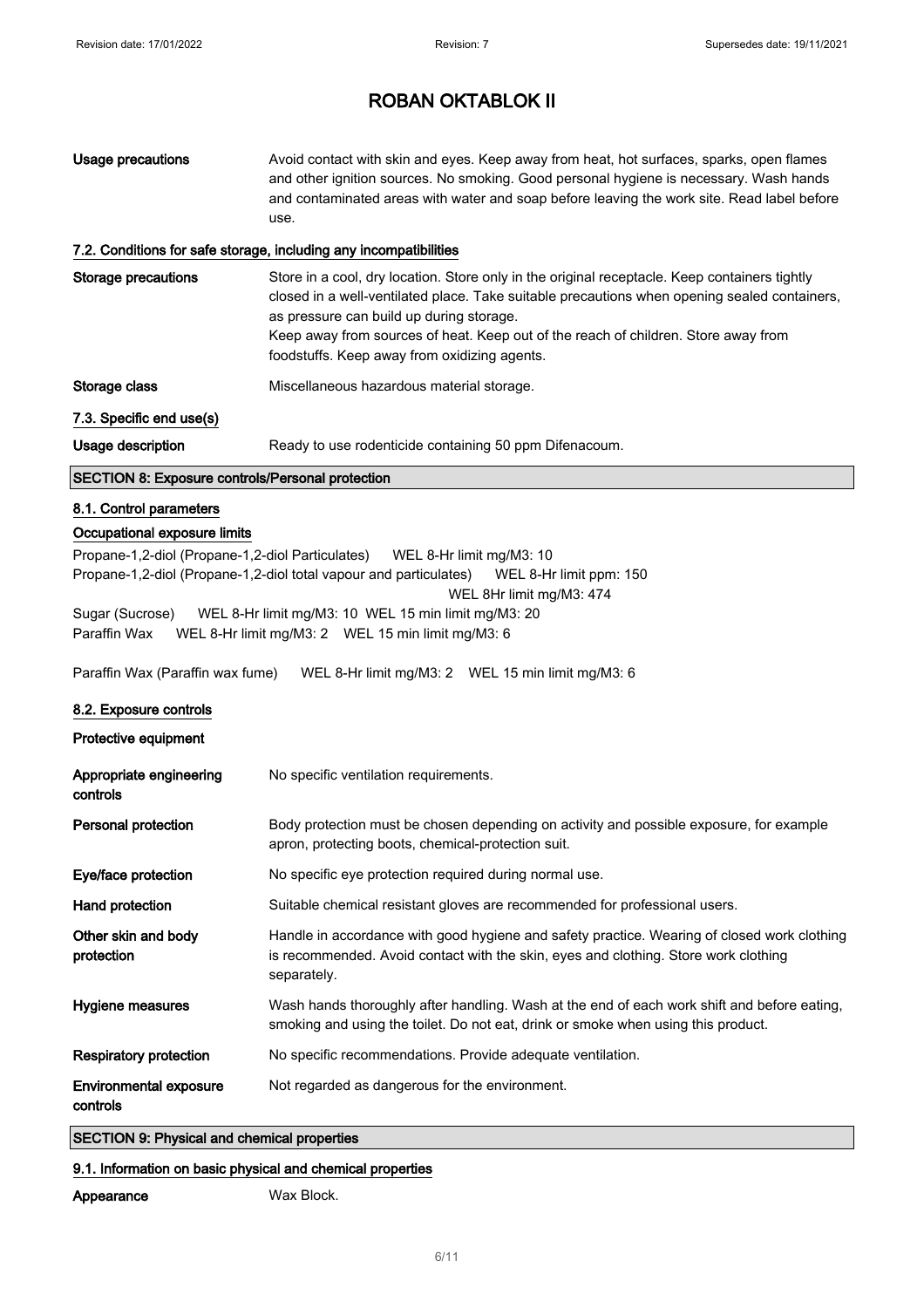| Colour                                          | Blue. Red.                                                                                                             |
|-------------------------------------------------|------------------------------------------------------------------------------------------------------------------------|
| Odour                                           | Slight.                                                                                                                |
| <b>Odour threshold</b>                          | No information available.                                                                                              |
| pH                                              | No information available.                                                                                              |
| <b>Melting point</b>                            | approx. 60 °C (for the wax).                                                                                           |
| Initial boiling point and range                 | No information available.                                                                                              |
| Flash point                                     | No information available.                                                                                              |
| <b>Evaporation rate</b>                         | Not relevant.                                                                                                          |
| <b>Evaporation factor</b>                       | No information available.                                                                                              |
| Flammability (solid, gas)                       | combustible                                                                                                            |
| Upper/lower flammability or<br>explosive limits | No information available.                                                                                              |
| Other flammability                              | No information available.                                                                                              |
| Vapour pressure                                 | Not relevant.                                                                                                          |
| Vapour density                                  | Not relevant.                                                                                                          |
| <b>Relative density</b>                         | No information available.                                                                                              |
| <b>Bulk density</b>                             | No information available.                                                                                              |
| Solubility(ies)                                 | Immiscible with water.                                                                                                 |
| <b>Partition coefficient</b>                    | Not relevant.                                                                                                          |
| Auto-ignition temperature                       | No information available.                                                                                              |
| <b>Decomposition Temperature</b>                | No information available.                                                                                              |
| <b>Viscosity</b>                                | No information available.                                                                                              |
| <b>Explosive properties</b>                     | Not considered to be explosive.                                                                                        |
| <b>Oxidising properties</b>                     | Not oxidising.                                                                                                         |
| 9.2. Other information                          |                                                                                                                        |
| <b>SECTION 10: Stability and reactivity</b>     |                                                                                                                        |
| 10.1. Reactivity<br>Reactivity                  | There are no known reactivity hazards associated with this product.                                                    |
| 10.2. Chemical stability                        |                                                                                                                        |
| <b>Stability</b>                                | Stable at normal ambient temperatures and when used as recommended. Stable under the<br>prescribed storage conditions. |
| 10.3. Possibility of hazardous reactions        |                                                                                                                        |
| Possibility of hazardous<br>reactions           | Keep away from: Oxidising agents.                                                                                      |
| 10.4. Conditions to avoid                       |                                                                                                                        |
| <b>Conditions to avoid</b>                      | Heat, sparks, flames.                                                                                                  |
| 10.5. Incompatible materials                    |                                                                                                                        |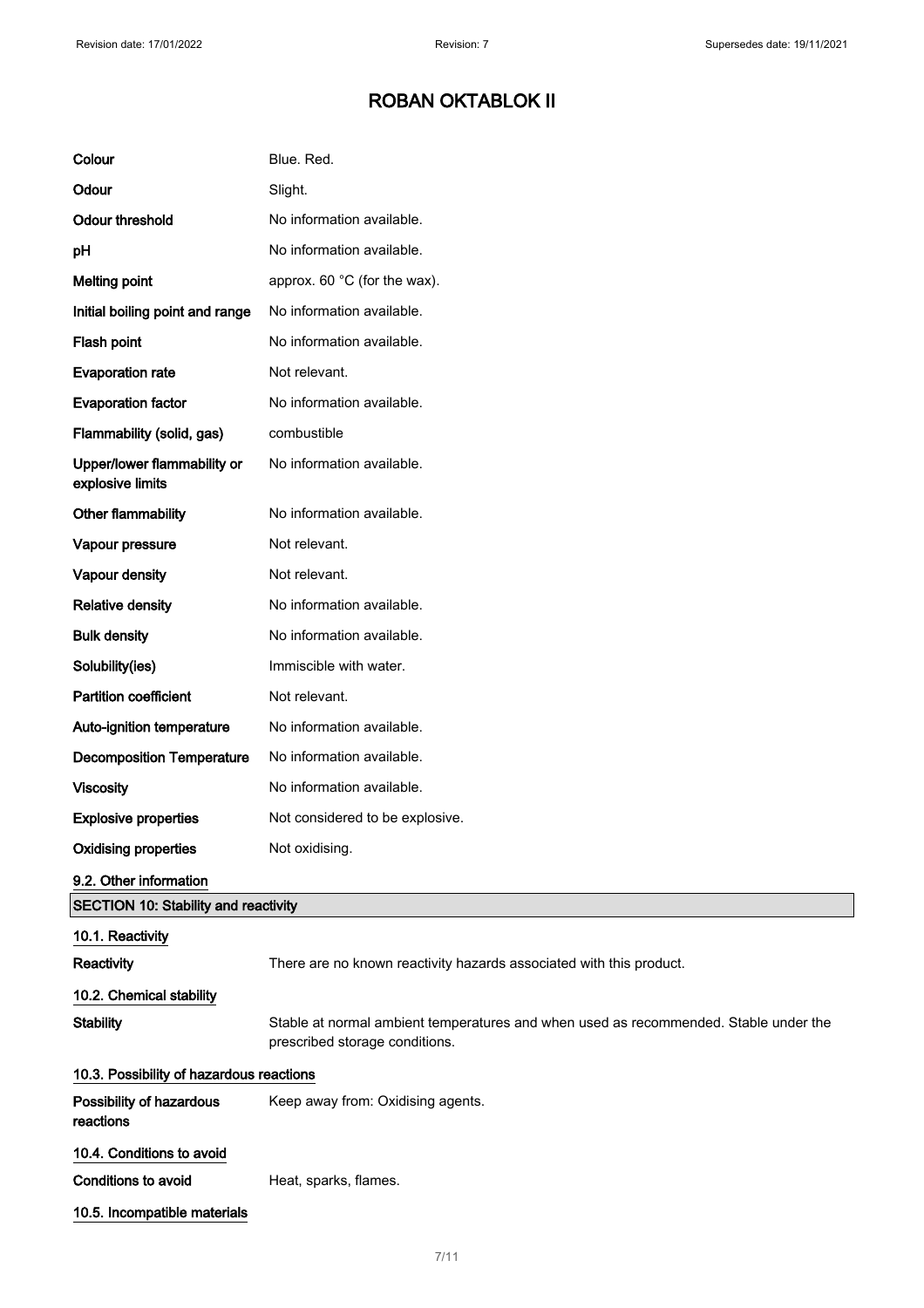| Materials to avoid                                 | No specific material or group of materials is likely to react with the product to produce a<br>hazardous situation.                                                     |
|----------------------------------------------------|-------------------------------------------------------------------------------------------------------------------------------------------------------------------------|
| 10.6. Hazardous decomposition products             |                                                                                                                                                                         |
| Hazardous decomposition<br>products                | Does not decompose when used and stored as recommended. Thermal decomposition or<br>combustion products may include the following substances: Harmful gases or vapours. |
| <b>SECTION 11: Toxicological information</b>       |                                                                                                                                                                         |
| 11.1. Information on toxicological effects         |                                                                                                                                                                         |
| Acute toxicity - oral                              |                                                                                                                                                                         |
| Notes (oral LD <sub>50</sub> )                     | >2000 mg/kg                                                                                                                                                             |
| Acute toxicity - dermal                            |                                                                                                                                                                         |
| Notes (dermal LD <sub>50</sub> )                   | >2000 mg/kg                                                                                                                                                             |
| Acute toxicity - inhalation                        |                                                                                                                                                                         |
| Notes (inhalation LC <sub>50</sub> )               | >5 mg/l (Dust)                                                                                                                                                          |
| Skin corrosion/irritation                          |                                                                                                                                                                         |
| Skin corrosion/irritation                          | Not irritating.                                                                                                                                                         |
| Animal data                                        | Based on available data the classification criteria are not met.                                                                                                        |
| Serious eye damage/irritation                      |                                                                                                                                                                         |
| Serious eye damage/irritation                      | Based on available data the classification criteria are not met.                                                                                                        |
| <b>Respiratory sensitisation</b>                   |                                                                                                                                                                         |
| Respiratory sensitisation                          | Based on available data the classification criteria are not met.                                                                                                        |
| <b>Skin sensitisation</b>                          |                                                                                                                                                                         |
| <b>Skin sensitisation</b>                          | Based on available data the classification criteria are not met.                                                                                                        |
| Germ cell mutagenicity                             |                                                                                                                                                                         |
| Genotoxicity - in vitro                            | Based on available data the classification criteria are not met.                                                                                                        |
| Carcinogenicity                                    |                                                                                                                                                                         |
| Carcinogenicity                                    | Based on available data the classification criteria are not met.                                                                                                        |
| <b>IARC carcinogenicity</b>                        | None of the ingredients are listed or exempt.                                                                                                                           |
| Reproductive toxicity                              |                                                                                                                                                                         |
| Reproductive toxicity - fertility                  | Based on available data the classification criteria are not met.                                                                                                        |
| Reproductive toxicity -<br>development             | May damage the unborn child.                                                                                                                                            |
| Specific target organ toxicity - single exposure   |                                                                                                                                                                         |
| STOT - single exposure                             | Not classified as a specific target organ toxicant after a single exposure.                                                                                             |
| Specific target organ toxicity - repeated exposure |                                                                                                                                                                         |
| STOT - repeated exposure                           | STOT RE 2 - H373 May cause damage to organs through prolonged or repeated exposure.                                                                                     |
| Aspiration hazard<br>Aspiration hazard             | Not relevant. Solid.                                                                                                                                                    |
| <b>General information</b>                         | Avoid contact during pregnancy/while nursing. The severity of the symptoms described will<br>vary dependent on the concentration and the length of exposure.            |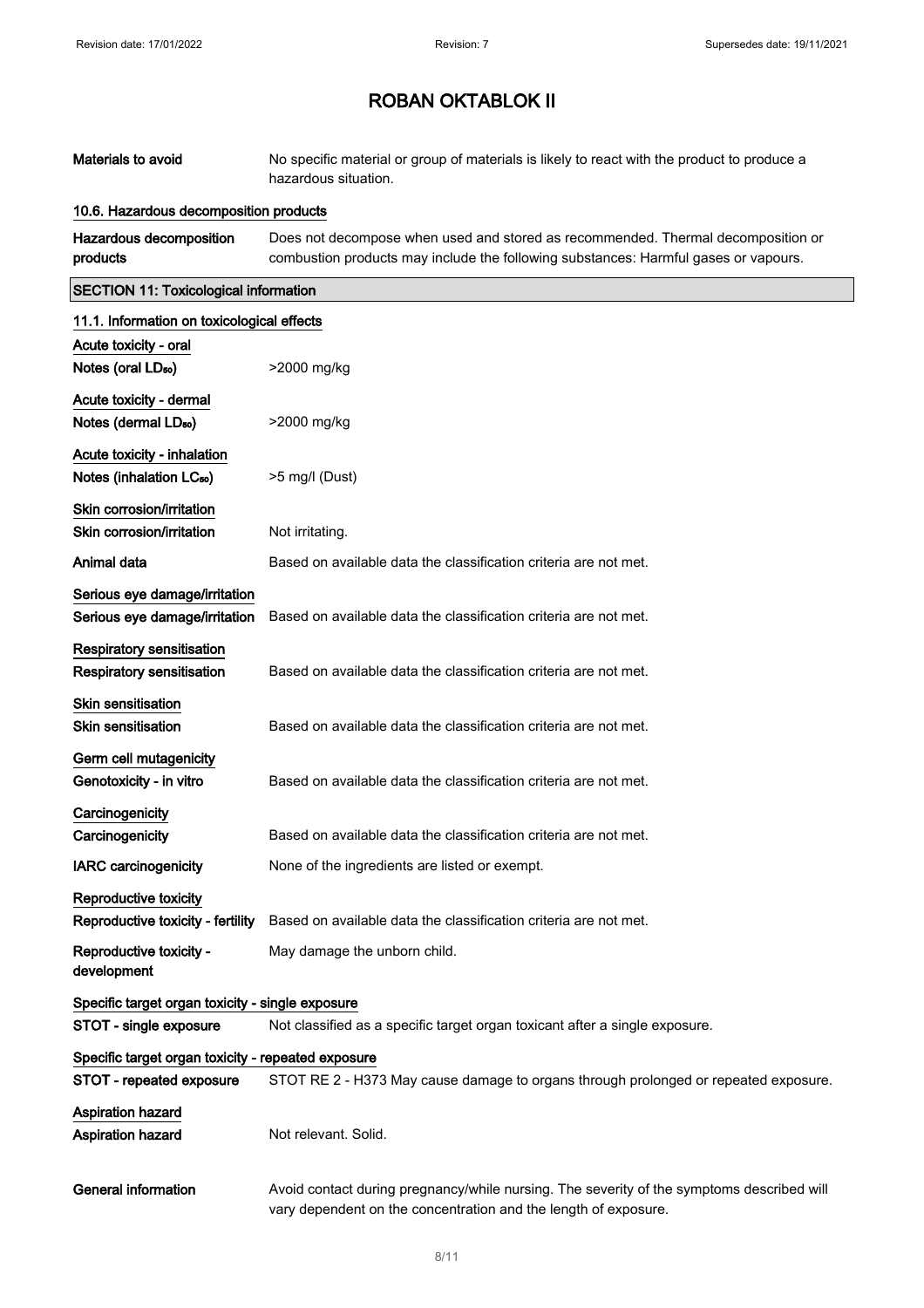| Inhalation                                 | No specific symptoms known.                                                                                                                                                                       |  |
|--------------------------------------------|---------------------------------------------------------------------------------------------------------------------------------------------------------------------------------------------------|--|
| Ingestion                                  | See section 4 - First Aid                                                                                                                                                                         |  |
| <b>Skin contact</b>                        | Prolonged contact may cause dryness of the skin.                                                                                                                                                  |  |
| Eye contact                                | No specific symptoms known.                                                                                                                                                                       |  |
| Route of exposure                          | Ingestion Inhalation Skin and/or eye contact                                                                                                                                                      |  |
| <b>Toxicity of ingredients</b>             | Denatonium Benzoate: LD50 Oral (Rat) = 584 mg/kg LC50 (Rat) 4h: >8.7 mg/l Difenacoum<br>Acute Oral ≤5mg/kg Acute Dermal ≤50mg/kg Acute Inhalation ≤0.05mg/kg (Commission<br>Regulation 2016/1179) |  |
| <b>SECTION 12: Ecological information</b>  |                                                                                                                                                                                                   |  |
| Ecotoxicity                                | Not regarded as dangerous for the environment.                                                                                                                                                    |  |
| 12.1. Toxicity                             |                                                                                                                                                                                                   |  |
| <b>Toxicity</b>                            | Based on available data the classification criteria are not met.                                                                                                                                  |  |
| 12.2. Persistence and degradability        |                                                                                                                                                                                                   |  |
|                                            | <b>Persistence and degradability</b> The degradability of the product is not known.                                                                                                               |  |
| 12.3. Bioaccumulative potential            |                                                                                                                                                                                                   |  |
| <b>Bioaccumulative potential</b>           | No data available on bioaccumulation.                                                                                                                                                             |  |
| <b>Partition coefficient</b>               | Not relevant.                                                                                                                                                                                     |  |
| 12.4. Mobility in soil                     |                                                                                                                                                                                                   |  |
| <b>Mobility</b>                            | No data available.                                                                                                                                                                                |  |
| 12.5. Results of PBT and vPvB assessment   |                                                                                                                                                                                                   |  |
| 12.6. Other adverse effects                |                                                                                                                                                                                                   |  |
| Other adverse effects                      | Toxic to mammals, including domesticated animals and birds if ingested. Exposure of non-<br>target animals should be prevented.                                                                   |  |
| <b>Toxicity of ingredients</b>             | Difenacoum<br>Daphnia EC50/48Hr = 0.91 mg/l Rainbow trout LC50/96Hr = 0.33 mg/l                                                                                                                   |  |
| <b>SECTION 13: Disposal considerations</b> |                                                                                                                                                                                                   |  |
| 13.1. Waste treatment methods              |                                                                                                                                                                                                   |  |
| <b>General information</b>                 | This material and its container must be disposed of in a safe way.                                                                                                                                |  |
| <b>Disposal methods</b>                    | Dispose of in accordance with applicable regional, national, and local laws and regulations.<br>Dispose of Contaminated packaging as unused product unless fully cleaned.                         |  |
| Waste class                                | Waste disposal key number from EWC is 20 01 19 (Pesticides)                                                                                                                                       |  |
| <b>SECTION 14: Transport information</b>   |                                                                                                                                                                                                   |  |
| General                                    | The product is not covered by international regulations on the transport of dangerous goods<br>(IMDG, IATA, ADR/RID).                                                                             |  |
| 14.1. UN number                            |                                                                                                                                                                                                   |  |
| Not applicable.                            |                                                                                                                                                                                                   |  |
| 14.2. UN proper shipping name              |                                                                                                                                                                                                   |  |

Not applicable.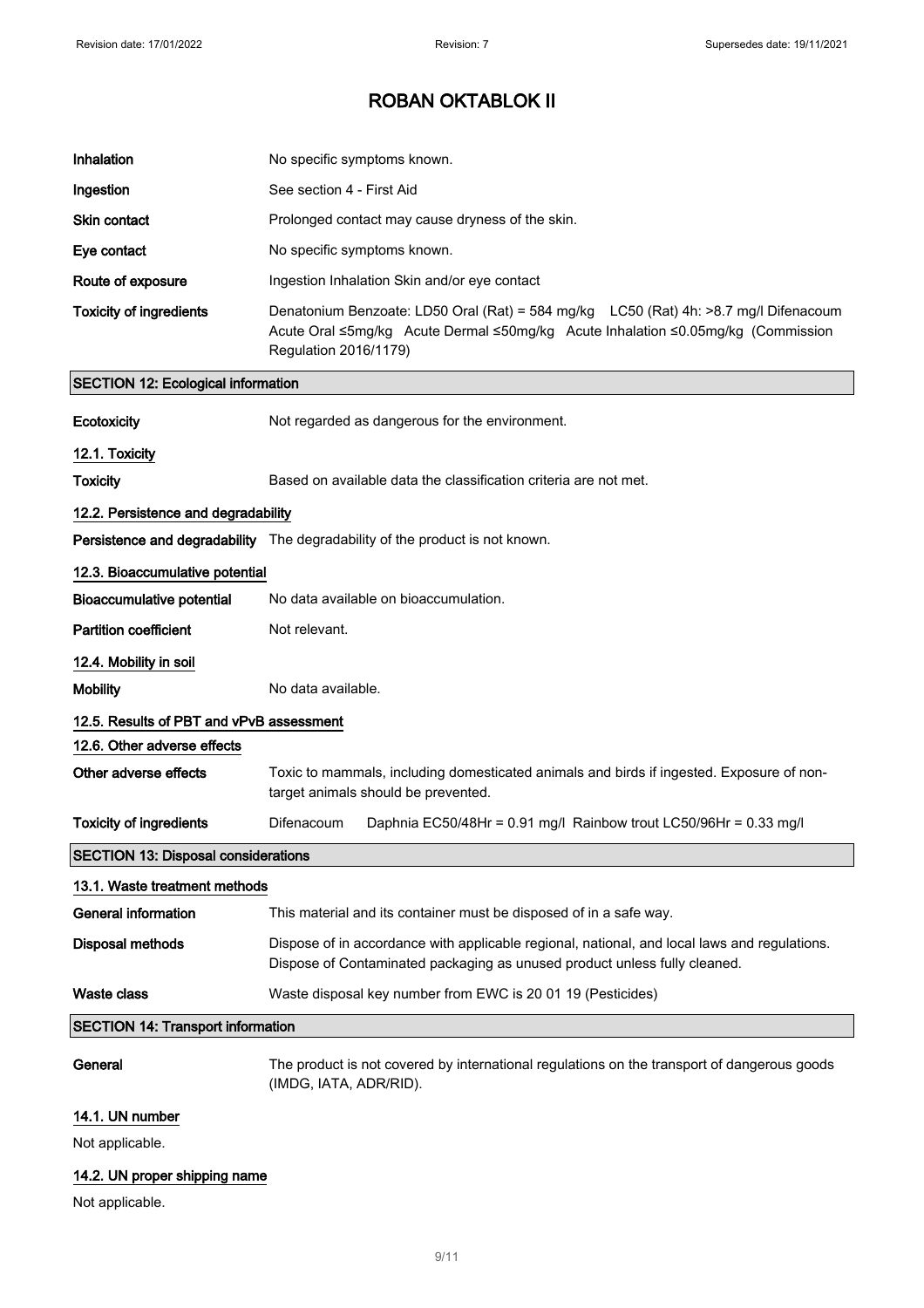### 14.3. Transport hazard class(es)

No transport warning sign required.

### 14.4. Packing group

Not applicable.

#### 14.5. Environmental hazards

Environmentally hazardous substance/marine pollutant No.

### 14.6. Special precautions for user

Not applicable.

### 14.7. Transport in bulk according to Annex II of MARPOL and the IBC Code

Transport in bulk according to Not applicable. Annex II of MARPOL 73/78 and the IBC Code

SECTION 15: Regulatory information

| 15.1. Safety, health and environmental regulations/legislation specific for the substance or mixture |                                                                                                      |  |
|------------------------------------------------------------------------------------------------------|------------------------------------------------------------------------------------------------------|--|
| <b>National regulations</b>                                                                          | Health and Safety at Work etc. Act 1974 (as amended).                                                |  |
|                                                                                                      | The Carriage of Dangerous Goods and Use of Transportable Pressure Equipment                          |  |
|                                                                                                      | Regulations 2009 (SI 2009 No. 1348) (as amended) ["CDG 2009"].                                       |  |
|                                                                                                      | EH40/2005 Workplace exposure limits.                                                                 |  |
| EU legislation                                                                                       | Regulation (EC) No 1907/2006 of the European Parliament and of the Council of 18                     |  |
|                                                                                                      | December 2006 concerning the Registration, Evaluation, Authorisation and Restriction of              |  |
|                                                                                                      | Chemicals (REACH) (as amended).                                                                      |  |
|                                                                                                      | Commission Regulation (EU) No 2015/830 of 28 May 2015.                                               |  |
|                                                                                                      | Regulation (EC) No 1272/2008 of the European Parliament and of the Council of 16                     |  |
|                                                                                                      | December 2008 on classification, labelling and packaging of substances and mixtures (as<br>amended). |  |

### 15.2. Chemical safety assessment

No chemical safety assessment has been carried out.

### Inventories

#### EU - EINECS/ELINCS

None of the ingredients are listed or exempt.

### SECTION 16: Other information